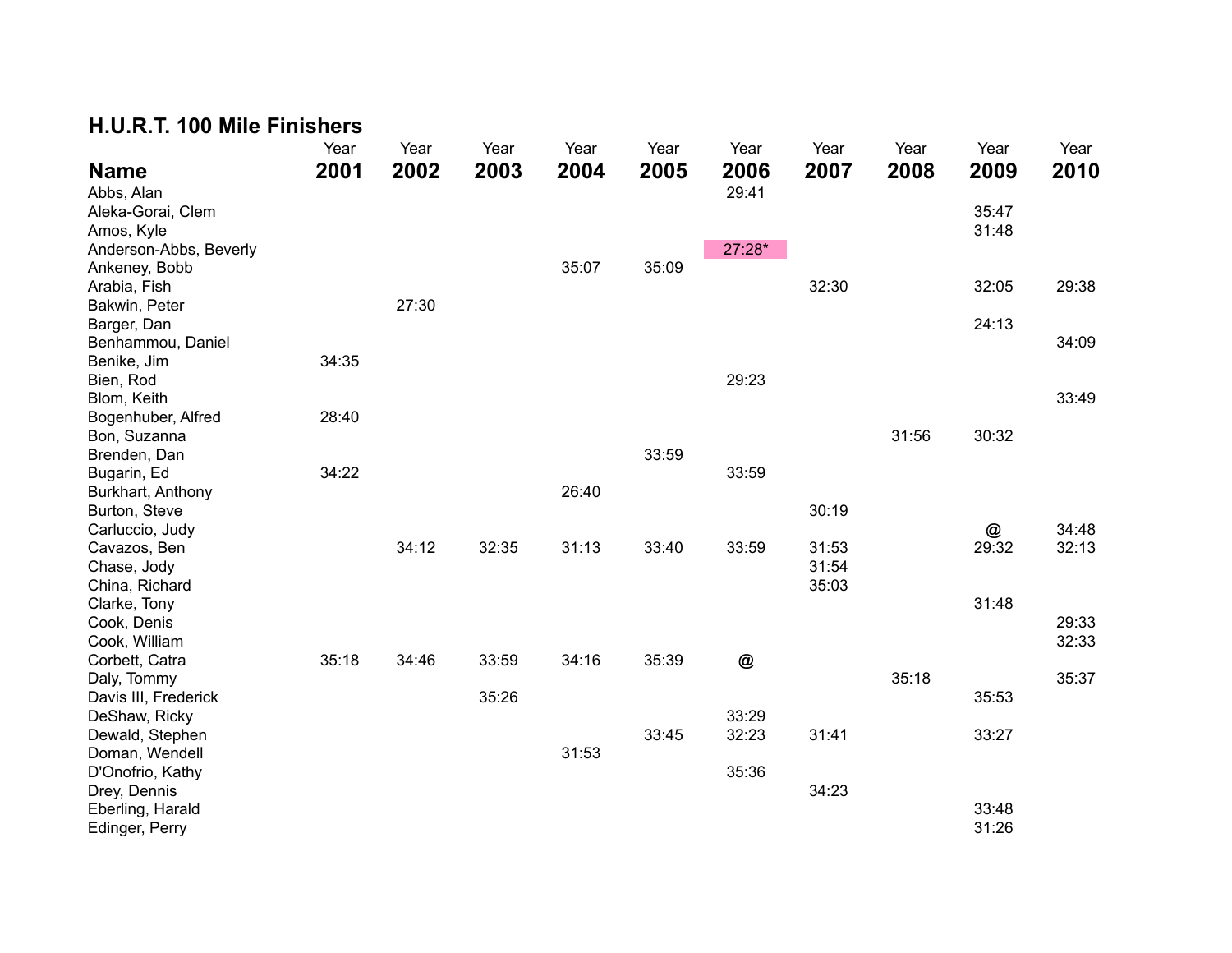| Egbert, Robert                 |        |        |       |       |       |       |          | 33:42 |       |        |
|--------------------------------|--------|--------|-------|-------|-------|-------|----------|-------|-------|--------|
| Ehret, Stephanie               |        | *31:05 |       |       |       |       |          |       |       |        |
| Engle, Charlie                 |        |        |       |       |       |       |          |       |       | 28:12  |
| Escobar, Luis                  | *28:02 | 28:49  |       | 29:47 | 31:50 | 31:26 | 31:34    | 33:27 | 31:19 |        |
| Estes, Matthew                 |        |        |       |       |       |       | $*20:43$ |       |       |        |
| Evans, Robert                  |        |        |       |       |       | @     |          |       |       |        |
| Fancett, Ken                   |        |        |       |       |       |       | 34:26    |       |       |        |
| Fong, Jeffrey                  |        |        |       |       |       |       |          |       | 35:13 |        |
| Gala, Scott                    | 35:18  |        |       | 35:07 | 35:09 |       |          |       |       |        |
| Garcia, Mike<br>Garneau, Tracy |        |        |       |       |       |       |          |       | 27:43 | 24:06* |
| Geist, Bill                    |        |        |       |       |       |       | 33:56    |       |       |        |
| Gifford, James                 |        |        | 29:13 |       | 27:25 |       | 27:26    |       | 28:34 | 29:14  |
| Gillia, Ryan                   |        |        |       |       |       |       |          |       |       | 34:37  |
| Gilligan, Mark                 |        |        |       |       |       |       | 28:54    |       |       |        |
| Gingerich, Zach                |        |        |       |       |       |       |          |       | 27:43 |        |
| Goggins, David                 |        |        |       |       |       | 33:23 | 27:49    |       | 25:28 |        |
| Goldberg, Dave                 |        |        |       |       |       |       | 34:19    |       |       |        |
| Guild, Scott                   |        |        |       |       |       |       |          |       |       | 32:56  |
| Halekas, Jasper                |        |        |       | 28:15 |       |       |          |       |       |        |
| Halmes, Freddy                 |        |        |       |       |       |       |          |       |       | 33:51  |
| Hankins, Kean                  |        |        |       |       |       |       |          |       |       | 34:34  |
| Hanson, Geoff                  |        |        |       |       |       |       | 32:43    | 28:52 | 28:12 | 26:43  |
| Hartell, Mark                  |        |        |       |       |       |       |          | 32:30 |       |        |
| Heasley, Jeff                  |        |        | 34:52 |       |       |       |          |       |       |        |
| Hinz, Jacob                    |        |        |       |       |       |       |          |       |       | 30:55  |
| Hone, Evan                     |        |        |       |       |       |       |          |       | 28:52 |        |
| Hopwood, Paul                  |        |        |       |       |       |       | 26:15    | 27:17 | 24:22 | 25:19  |
| Huddleston, Rod                |        |        |       |       |       |       |          |       | 32:49 | 27:18  |
| Huff, Jeff                     |        | 29:09  |       |       | 31:54 |       | 33:57    |       | 34:39 |        |
| Inouye, Larry                  |        |        |       |       |       |       |          |       | 34:39 | 30:19  |
| Ishihara, Yoshiaki             |        |        |       | 34:18 |       |       |          |       |       |        |
| Jegerlehner, Beat              |        |        |       |       |       |       | 33:32    | 32:11 | 32:23 | 32:18  |
| Johnson, Cory                  |        |        |       |       |       |       | 34:55    |       |       |        |
| Keith, Gary                    |        |        |       |       |       | 34:44 |          |       |       |        |
| Kerby, James                   |        |        |       |       |       | 26:38 |          |       |       |        |
| Khajavi, Jamshid               |        |        | 33:39 | 33:10 | 35:31 |       | 33:47    | 34:15 | 34:29 |        |
| Kirby, Keith                   |        |        |       |       |       |       |          |       | 35:44 |        |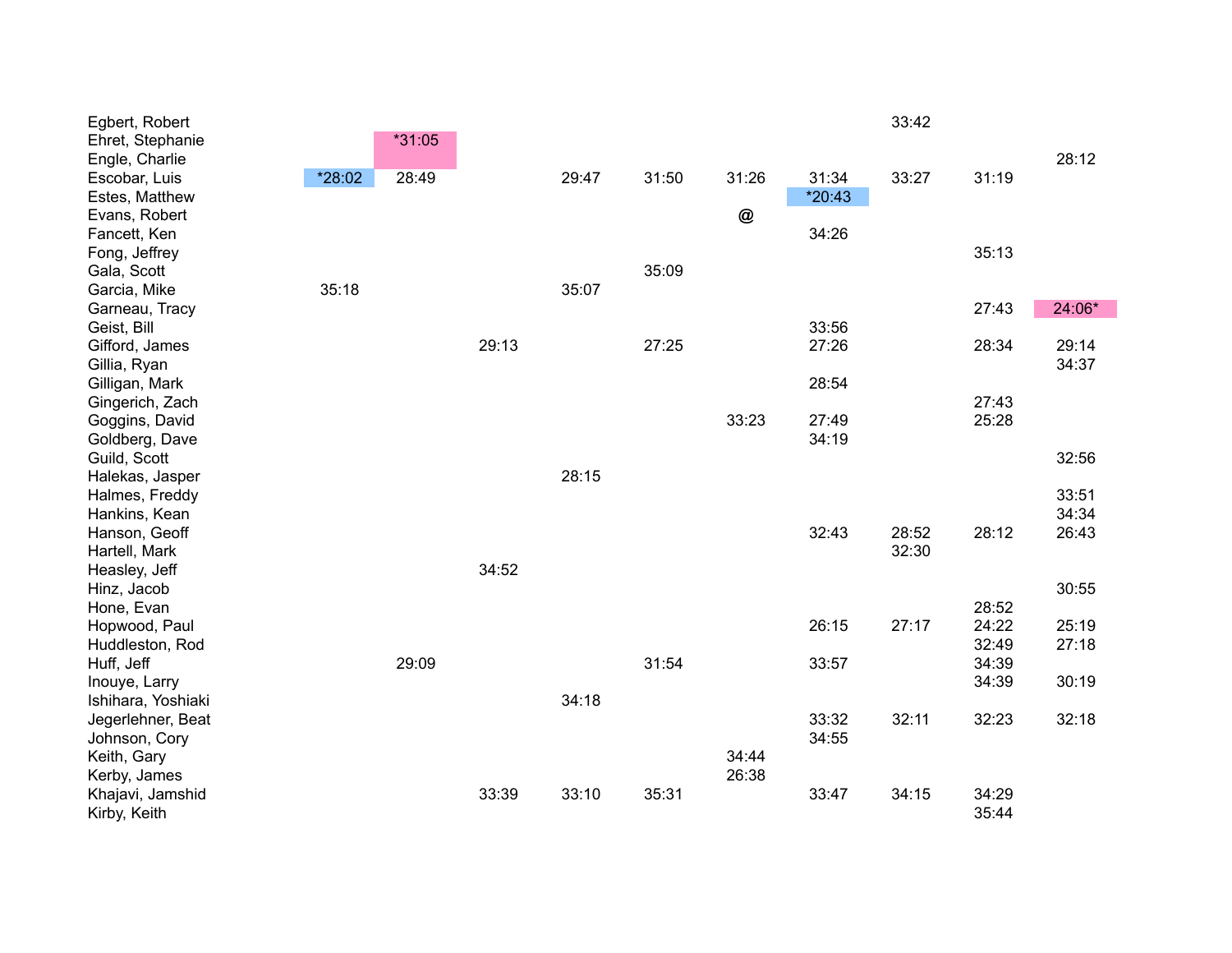| Konya, Akos        |       |       |       |       |       | 35:17  |        |       |       |       |
|--------------------|-------|-------|-------|-------|-------|--------|--------|-------|-------|-------|
| Krogmann, Brian    |       |       |       |       |       |        |        |       | 31:29 |       |
| Kumeda, Andy       |       |       |       |       |       | 35:07  | 34:48  | 34:49 | 35:39 | 35:34 |
| Langley, Justin    |       |       |       |       |       |        |        |       | 34:47 |       |
| Lau, Gordon        |       |       |       |       |       | 33:39  | 30:12  | 31:39 | 30:58 |       |
| Lindauer, Paul     |       | 35:29 |       |       |       |        |        |       |       |       |
| Loomis, Cheryl     |       |       |       |       |       | 35:23  | 35:36  |       |       |       |
| Mackie, Glenn      |       |       |       |       | 35:30 |        |        |       |       |       |
| Marr, Gary         |       |       |       |       |       |        |        |       |       | 32:53 |
| Masterson, James   |       |       | 34:24 |       |       |        |        | 34:46 | 32:33 |       |
| McAllaster, Bob    |       |       |       |       |       |        | 35:28  |       | 35:12 | 35:43 |
| Meltzer, Karl      |       |       |       |       |       | *22:16 |        |       |       |       |
| Moehl, Krissy      |       |       |       |       |       |        | *26:15 |       |       |       |
| Molmen, akabill    | 33:24 | 35:29 |       |       |       |        |        |       |       |       |
| Moon, Keith        |       |       |       |       |       |        |        |       | 33:48 |       |
| Muench, Mike       |       |       |       |       |       |        | 35:50  |       | 35:50 | 34:22 |
| Murphy, Bob        |       |       | 34:34 | 34:47 | 35:15 | 35:07  |        |       | 34:34 | 35:22 |
| Norrander, Greg    |       |       |       |       |       |        |        |       |       | 27:48 |
| Nott, Jamie        |       |       |       |       |       |        |        |       |       | 31:40 |
| Nott, Tasha        |       |       |       |       |       |        |        |       |       | 35:50 |
| Piala, Chad        |       |       |       |       |       |        |        |       |       | 34:26 |
| Papadopoulos, Alex |       |       |       |       |       |        | 33:31  | 32:42 |       | 32:28 |
| Pirkl, Greg        |       | 29:09 |       |       |       |        |        |       |       |       |
| Pomeroy, Paul      |       |       | 31:51 |       |       |        |        |       |       |       |
| Prebola, Adam      |       |       |       |       |       |        |        |       | 35:13 |       |
| Price, John        |       |       |       |       |       |        |        | 34:16 |       |       |
| Price, Sean        |       |       |       |       |       |        |        |       |       | 33:07 |
| Probst, Daniel     |       |       |       |       |       |        | 33:54  |       |       |       |
| Puerto, Mauricio   |       |       |       |       |       |        | 33:48  | 32:53 | 29:14 | 28:39 |
| Redwanc, Bob       |       |       |       |       | 34:16 |        |        |       |       |       |
| Rivers, Brett      |       |       |       |       |       |        |        |       |       | 24:40 |
| Robb, John         |       |       |       |       |       |        |        |       | 35:45 | 32:49 |
| Robbins, Gary      |       |       |       |       |       |        |        |       |       | 20:12 |
| Robinson, John     |       |       |       | 25:58 | 29:29 |        |        | 31:02 |       |       |
| Roes, Geoff        |       |       |       |       |       |        |        |       | 20:28 |       |
| Rosue, Mike        |       |       |       | 34:27 |       |        |        |       |       |       |
| Salmonson, PJ      |       |       |       | 35:07 |       |        |        |       |       |       |
| Sanders, Jeff      |       |       |       |       |       |        |        |       | 28:48 | 27:50 |
|                    |       |       |       |       |       |        |        |       |       |       |